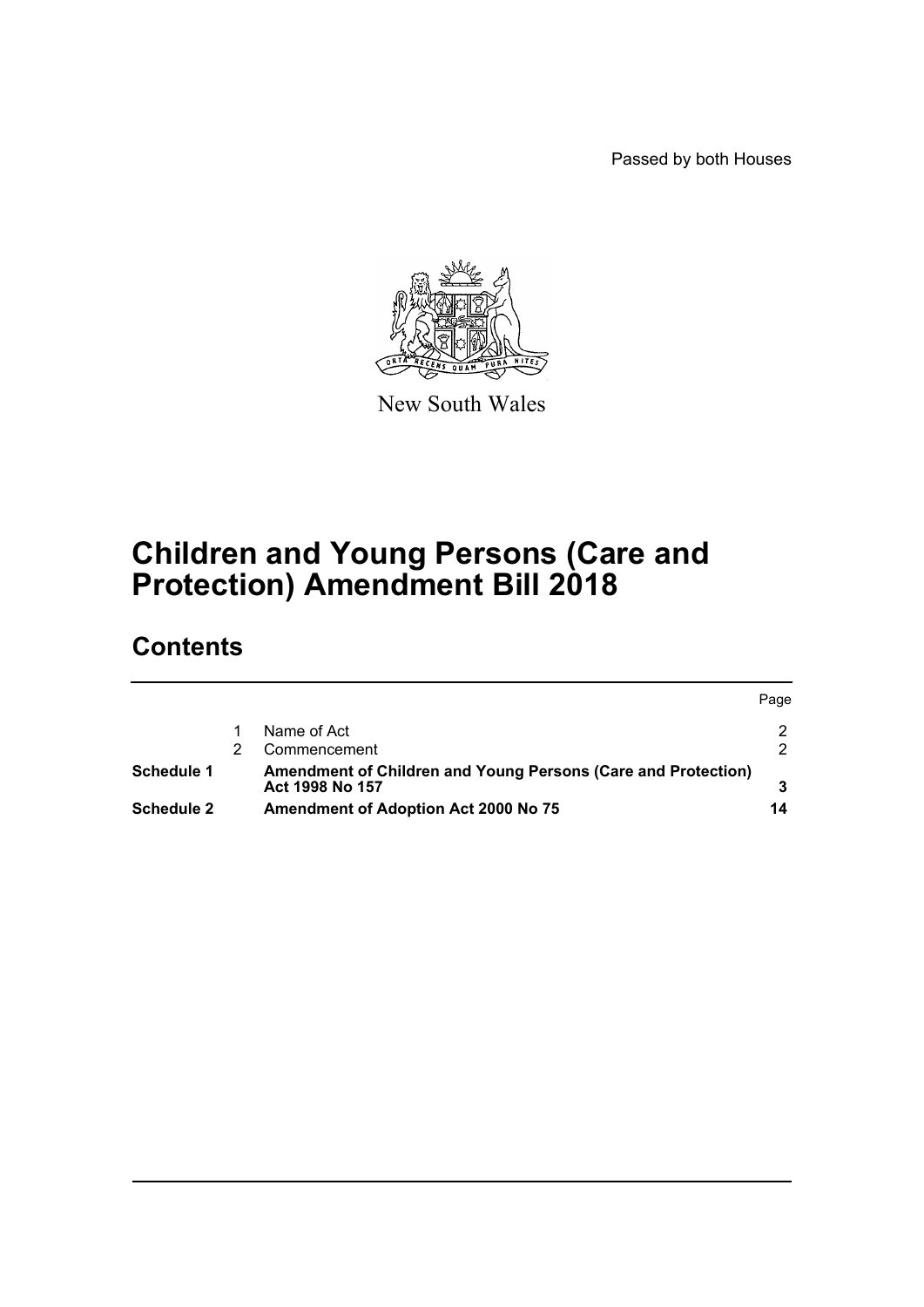*I certify that this PUBLIC BILL, which originated in the LEGISLATIVE COUNCIL, has finally passed the LEGISLATIVE COUNCIL and the LEGISLATIVE ASSEMBLY of NEW SOUTH WALES.*

*Legislative Council 2018* *Clerk of the Parliaments*

New South Wales

# **Children and Young Persons (Care and Protection) Amendment Bill 2018**

Act No , 2018

An Act to amend the *Children and Young Persons (Care and Protection) Act 1998* and the *Adoption Act 2000* to make further provision in relation to the care and protection of, and the provision of services to, children and young persons; and for other purposes.

See also the *National Disability Insurance Scheme (Worker Checks) Act 2018*.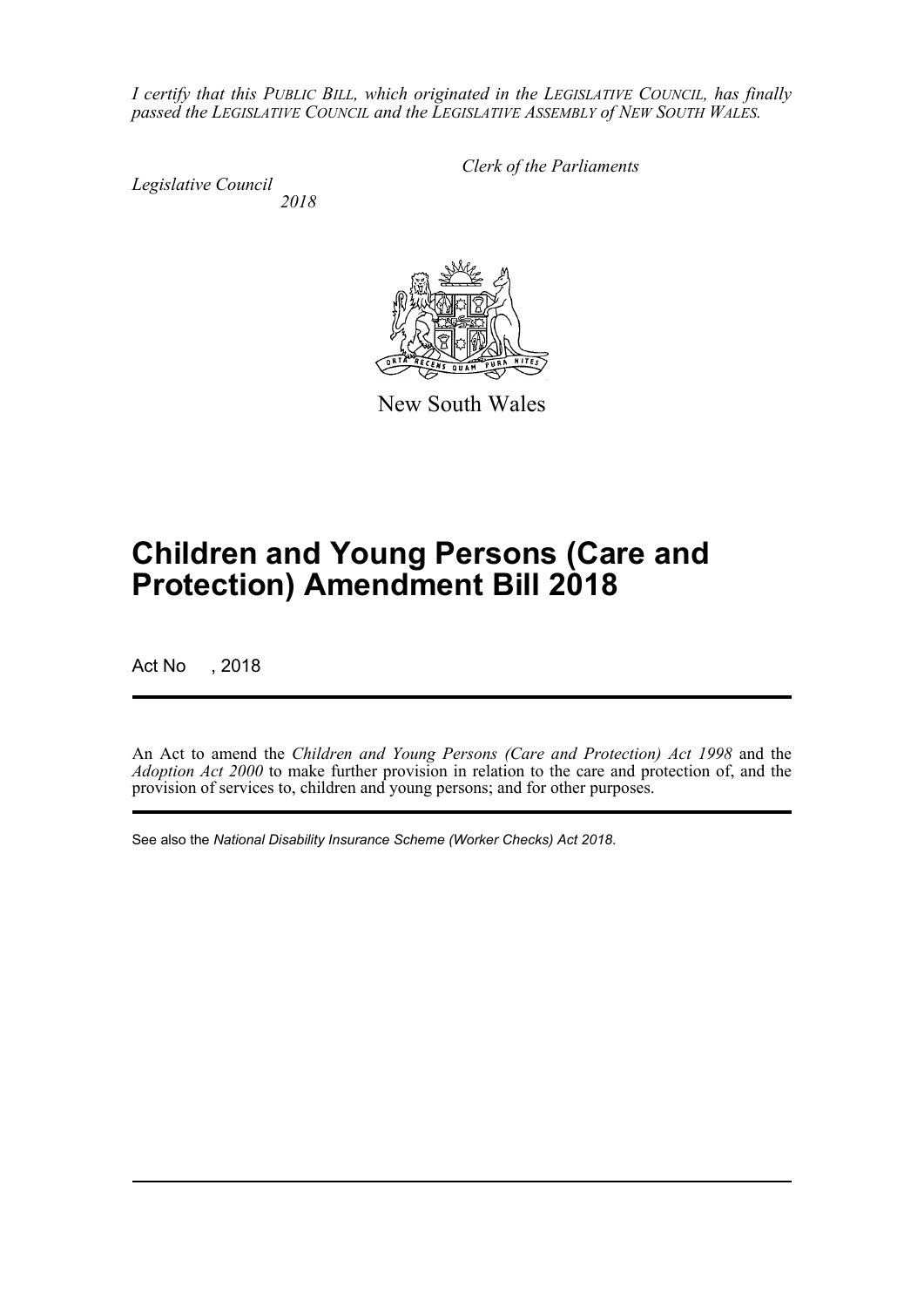# <span id="page-2-0"></span>**The Legislature of New South Wales enacts:**

# **1 Name of Act**

This Act is the *Children and Young Persons (Care and Protection) Amendment Act 2018*.

# <span id="page-2-1"></span>**2 Commencement**

This Act commences on a day or days to be appointed by proclamation.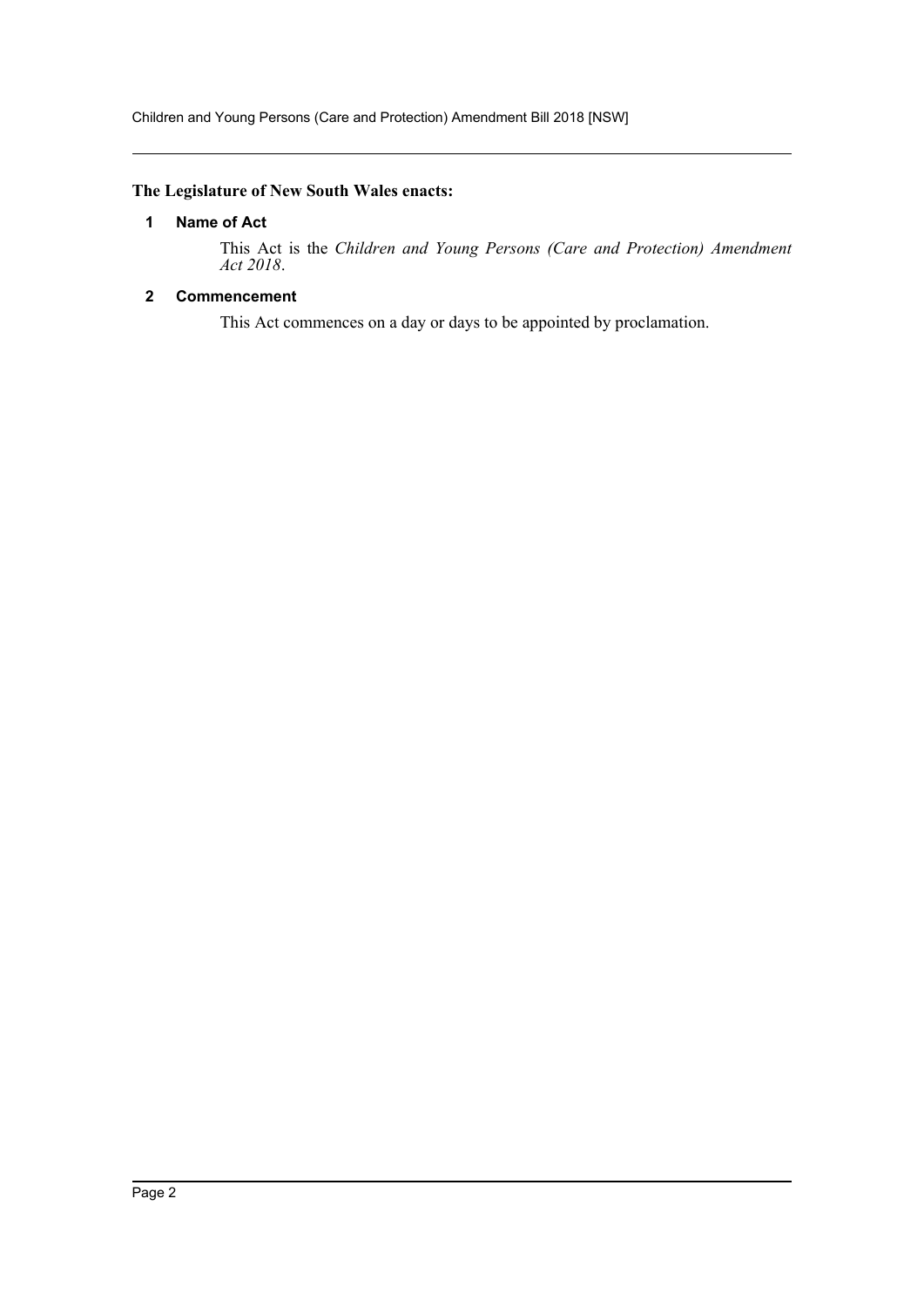# <span id="page-3-0"></span>**Schedule 1 Amendment of Children and Young Persons (Care and Protection) Act 1998 No 157**

# **[1] Section 3 Definitions**

Insert "(including as applied by section 38 (4))" after "section 79B (1A)" in the definition of *prospective guardian* in section 3 (1).

# **[2] Section 16 General role of the Secretary**

Insert "(including the provision of prioritised access to support services to children and young persons at risk of significant harm and to their families)" after "families" in section  $16(3)$  (a).

# **[3] Section 16 (3) (c)**

Insert at the end of section 16 (3) (b):

, and

(c) to co-ordinate the early provision of alternative dispute resolution processes for children and young persons at risk of significant harm and their families who wish to participate in those processes.

**Note.** Section 37 (1A) requires the Secretary, on determining that a child or young person is at risk of significant harm, to offer these processes to the family of the child or young person (subject to certain exceptions) before seeking care orders.

# **[4] Section 17 Secretary's request for services from other agencies**

Insert at the end of the section:

(2) Without limiting the generality of subsection (1), the Secretary may request a government department or agency, or a non-government agency in receipt of government funding, to provide prioritised access to services to a child or young person who is at risk of significant harm and to his or her family.

# **[5] Section 18 Obligation to co-operate**

Insert after section 18 (2):

- (3) To avoid doubt, a reference in subsection (1) to the responsibilities and functions of a department or agency includes, in the case of its provision of health services:
	- (a) its responsibilities under the Medicare Principles and Commitments (adopted under section 68 of the *Health Services Act 1997*) in the provision of public hospital services, and
	- (b) its functions in clinical decision-making.

# **[6] Section 22 Secretary's response to requests for assistance**

Insert after the first paragraph of the note to the section:

If the Secretary determines that a child or young person is at risk of significant harm, the Secretary must offer alternative dispute resolution processes to the family of the child or young person (subject to certain exceptions) before seeking care orders.

# **[7] Section 22, note**

Insert before the last paragraph:

The Secretary may request government departments or agencies, or non-government agencies in receipt of government funding, to provide prioritised access to services to children or young persons who are at risk of significant harm and to their families.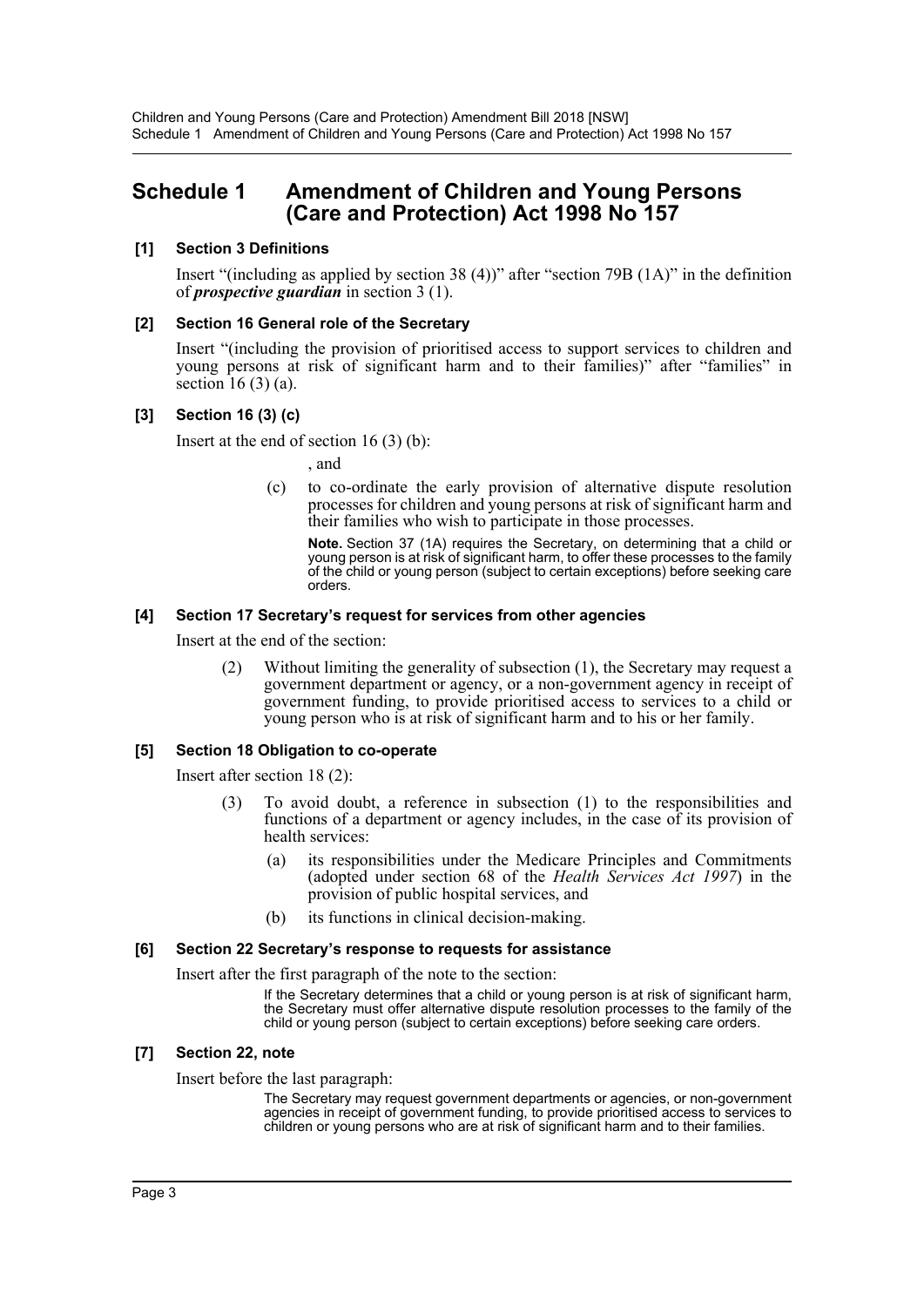# **[8] Section 27 Mandatory reporting**

Insert after section 27 (3):

- (4) In this section:
	- *children's services* means either or both of the following (subject to the regulations):
		- (a) an education and care service within the meaning of the *Children (Education and Care Services) National Law (NSW)*,
		- (b) a State regulated education and care service within the meaning of the *Children (Education and Care Services) Supplementary Provisions Act 2011*.

#### **[9] Section 30 Secretary's investigations and assessment**

Insert after the first paragraph of the note to the section:

Under section 17 (2), the Secretary may request government departments or agencies, or non-government agencies in receipt of government funding, to provide prioritised access to services to children or young persons who are at risk of significant harm and to their families.

#### **[10] Section 34 Taking of action by Secretary**

Insert after section 34 (2) (a):

(a1) offering alternative dispute resolution processes to the family of the child or young person as referred to in section 37,

**Note.** Section 37 (1A) requires the Secretary, on determining that a child or young person is at risk of significant harm, to offer these processes to the family of the child or young person (subject to certain exceptions) before seeking care orders.

#### **[11] Section 37 Alternative dispute resolution by Secretary**

Omit "is to consider" from section 37 (1). Insert instead "must consider".

# **[12] Section 37 (1A)–(1D)**

Insert after section 37 (1):

- (1A) If the Secretary determines that a child or young person is at risk of significant harm, the Secretary must offer alternative dispute resolution processes to the family of the child or young person before seeking care orders from the Children's Court.
- (1B) Subsection (1A) does not apply in relation to the family of a child or young person if the Secretary forms the opinion on reasonable grounds that their participation in alternative dispute resolution processes would not be appropriate due to exceptional circumstances.
- (1C) If the Secretary becomes aware of criminal proceedings or a police investigation that may be compromised if alternative dispute resolution processes are offered under subsection (1A), the Secretary:
	- (a) must seek the advice of the Commissioner of Police as to the likely effect of the processes, and
	- (b) is not required to offer the processes if the Secretary determines that it is not appropriate to do so after taking the advice into account.
- (1D) Subsection (1A) does not affect the Secretary's obligation under section 34 (1) and is subject to sections 35 (1) and 36.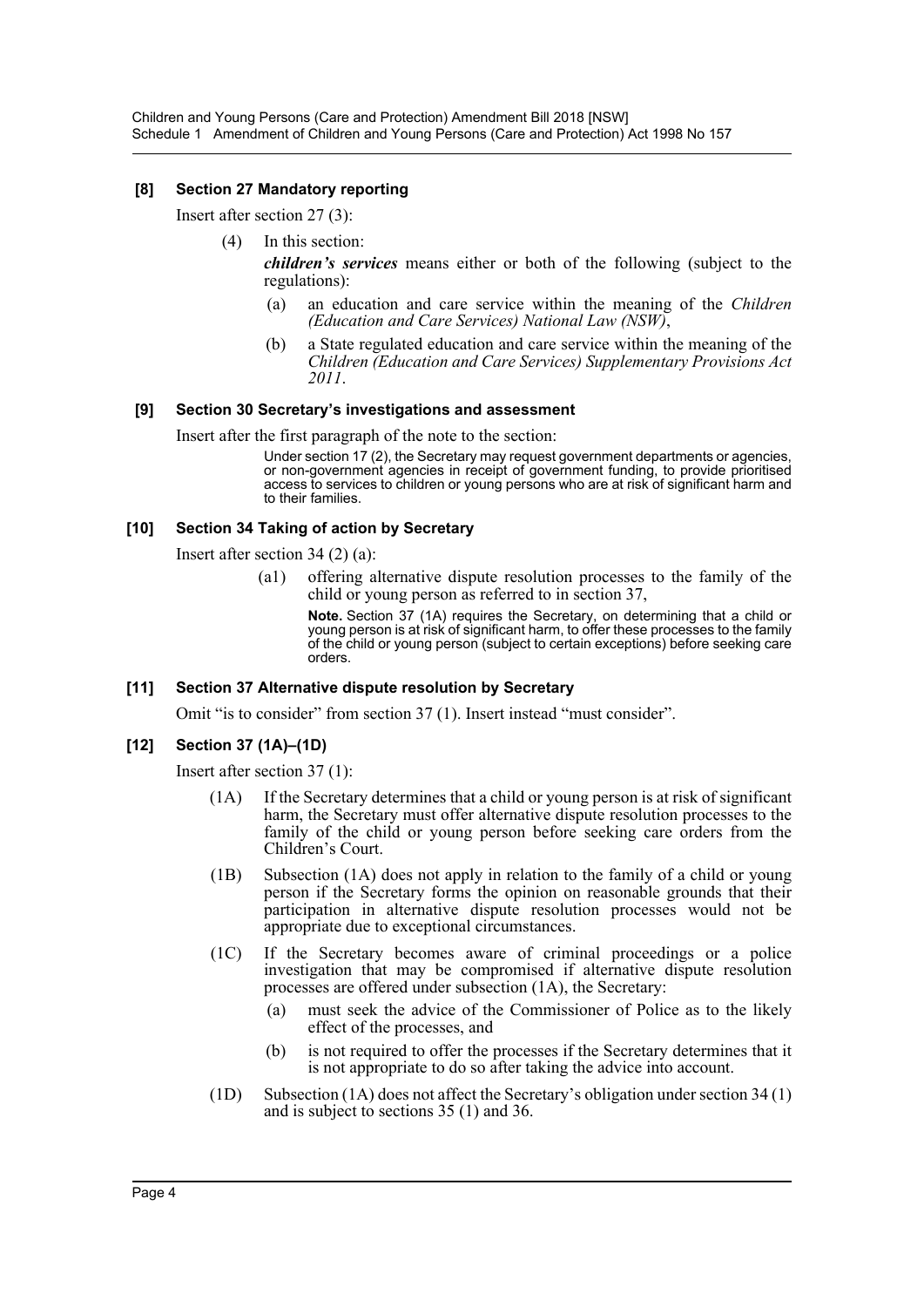# **[13] Section 38 Development and enforcement of care plans**

Omit section 38 (2A). Insert instead:

- (2A) If the Children's Court is satisfied of the matters set out in subsection (2B), the Court may make an order referred to in subsection (2):
	- (a) without the need for a care application under Part 2 of Chapter 5, and
	- (b) without the need to be satisfied of the existence of any of the grounds under section 71, and
	- (c) in the case of a proposed guardianship order, without the need to be satisfied of the existence of the ground under section 79A (3) (a).
- (2B) The matters of which the Children's Court must be satisfied for the purposes of subsection (2A) are as follows:
	- (a) the proposed order will not contravene the principles of this Act,
	- (b) the parties to the care plan understand its provisions and have freely entered into it,
	- (c) in the case of a party other than the Secretary, the party has received independent legal advice concerning the provisions to which the proposed order will give effect and the nature and effect of the proposed order.

**Note.** Section 98 provides that in proceedings with respect to a child or young person, the child or young person (among others) may appear in person or be legally represented.

# **[14] Section 38 (4) and (5)**

Insert after section 38 (3):

- Section 79B (1A) and (8) (b) and (c) apply to the Secretary in seeking a guardianship order to give effect to a care plan pursuant to this section in the same way as they apply to the Secretary in making an application, and to an applicant, for a guardianship order.
- (5) Section 79B (9) and (10) apply to a care plan referred to in subsection (4).

# **[15] Section 39A**

Insert after the heading to Part 4 of Chapter 4:

#### **39A Care responsibility on death of guardian or carer with full parental responsibility**

- (1) On the Secretary becoming aware of the death of a relevant guardian or carer of a child or young person, the care responsibility for the child or young person vests in the Secretary until:
	- (a) the expiry of 21 days after the day on which the Secretary first became aware of the death, or
	- (b) an order is made by a court of competent jurisdiction, that allocates parental responsibility for the child or young person,

whichever occurs first.

(2) Without limiting any other action the Secretary may take under this Act, the Secretary is, while having the care responsibility for the child or young person, to make any investigations and assessment that the Secretary considers necessary to determine the most appropriate care arrangements for the child or young person.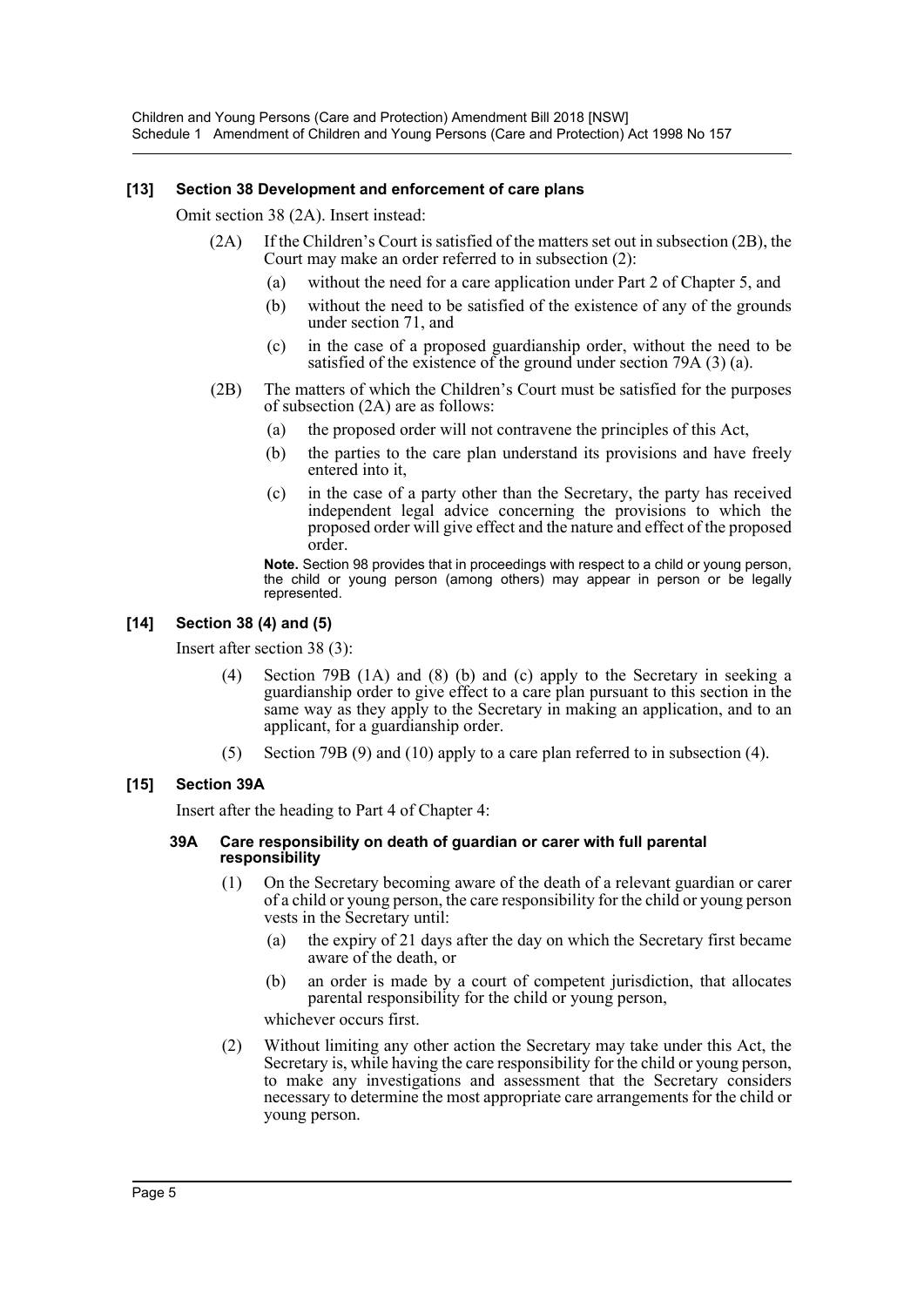- (3) The Secretary may delegate the Secretary's care responsibility for the child or young person to a relative or kin of the child or young person, an authorised carer or a person approved by the Children's Guardian.
- (4) Despite subsection (3), the Secretary may delegate the Secretary's care responsibility for the child or young person on an interim basis to a person other than a person specified in subsection (3) but must use his or her best endeavours to delegate that responsibility to a person so specified as soon as is reasonably practicable.
- (5) The exercise of the care responsibility by a person to whom it is delegated under this section is subject to any direction given to the person by the Secretary.
- (6) In this section:
	- *relevant guardian or carer* of a child or young person means:
	- (a) a person who was the sole guardian or (in the case of a guardianship order allocating parental responsibility jointly to more than one person) the surviving guardian, of the child or young person, immediately before the death of the person, or
	- (b) a person who held, solely, all aspects of parental responsibility for the child or young person pursuant to an order under section 79 (1) (f) or (in the case of an order allocating parental responsibility jointly to more than one person) the surviving person who held that parental responsibility, immediately before the death of the person.

# **[16] Section 61 Applications for care orders**

Insert before section 61 (2A) (a):

(a1) the application is for a variation of an interim order under section 90AA, or

# **[17] Section 61, note**

Insert after the first paragraph:

Section 37 (1A) requires the Secretary, on determining that a child or young person is at risk of significant harm, to offer alternative dispute resolution processes to the family of the child or young person (subject to certain exceptions) before seeking care orders.

# **[18] Section 72 Determination as to care and protection**

Insert "section 39A (Care responsibility on death of guardian or carer with full parental responsibility)," after "made under" in section 72 (1) (b).

# **[19] Sections 74 (1) and 75 (4)**

Insert ", or a proposed guardianship order by consent pursuant to section 38" after "guardianship order" wherever occurring.

# **[20] Section 79 Order (other than guardianship order) allocating parental responsibility**

Insert after section 79 (8):

- (9) The maximum period for which an order under subsection (1) (b) may allocate all aspects of parental responsibility to the Minister following the Court's approval of a permanency plan involving restoration, guardianship or adoption, is 24 months.
- (10) Subsection (9) does not apply if the Children's Court is satisfied that there are special circumstances that warrant the allocation being for a longer period.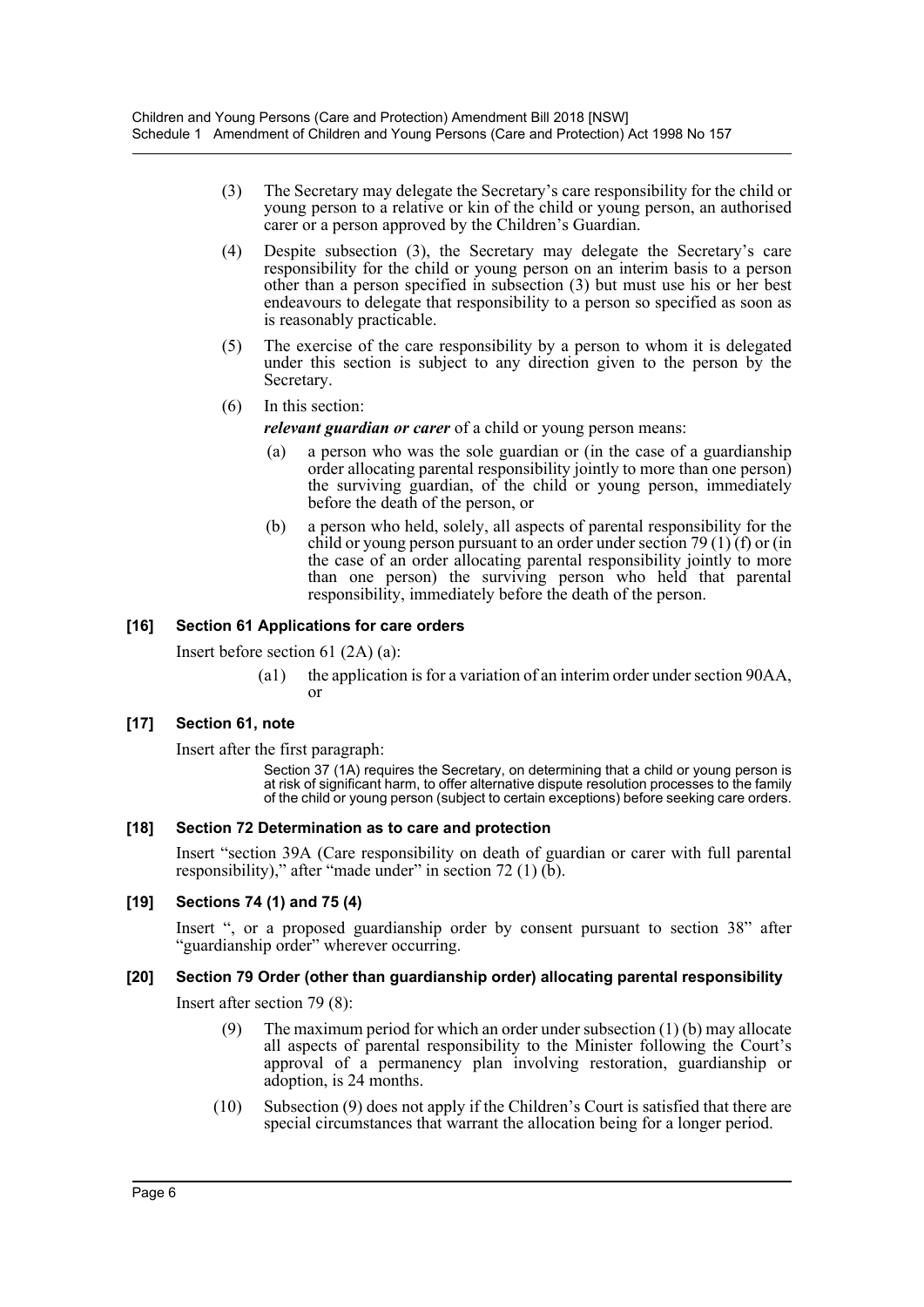Children and Young Persons (Care and Protection) Amendment Bill 2018 [NSW] Schedule 1 Amendment of Children and Young Persons (Care and Protection) Act 1998 No 157

# **[21] Section 82 Report on suitability of arrangements concerning parental responsibility**

Omit section 82 (3). Insert instead:

- (3) If, after considering the report, the Children's Court is not satisfied that proper arrangements have been made for the care and protection of the child or young person concerned, the Court may, on its own motion, conduct a review of progress in implementing the care plan (a *progress review*) and re-list the matter for that purpose.
- (3A) Before conducting a progress review, and within 30 days of receiving the report, the Children's Court:
	- (a) is to give notice of the progress review to each party to the relevant proceedings, and
	- (b) may invite the party to give evidence and make submissions at the progress review, in relation to the progress in implementing the care plan, including progress towards the achievement of a permanent placement.

**Note.** Section 98 provides that in proceedings with respect to a child or young person, the child or young person (among others) may appear in person or be legally represented.

# **[22] Section 82 (5)**

Omit the subsection.

# **[23] Section 83 Preparation of permanency plan**

Insert "within a reasonable period" after "his or her parents" in section 83 (1).

# **[24] Section 83 (2), (3) and (5)**

Insert "within a reasonable period" after "of restoration".

# **[25] Section 83 (5A)**

Omit "or not there is a realistic possibility of restoration".

Insert instead "to accept the Secretary's assessment of whether or not there is a realistic possibility of restoration within a reasonable period".

# **[26] Section 83 (7) (b)**

Insert "within a reasonable period," after "of restoration".

# **[27] Section 83 (8A)**

Insert after section 83 (8):

(8A) A *reasonable period* for the purposes of this section must not exceed 24 months.

# **[28] Section 86 Contact orders**

Insert after section 86 (7):

(8) Subsection (6) does not apply to a contact order concerning a child or young person who is the subject of a guardianship order if the Children's Court is satisfied that a contact order of more than 12 months duration (for example, a contact order for the duration of the guardianship order) is in the best interests of the child or young person.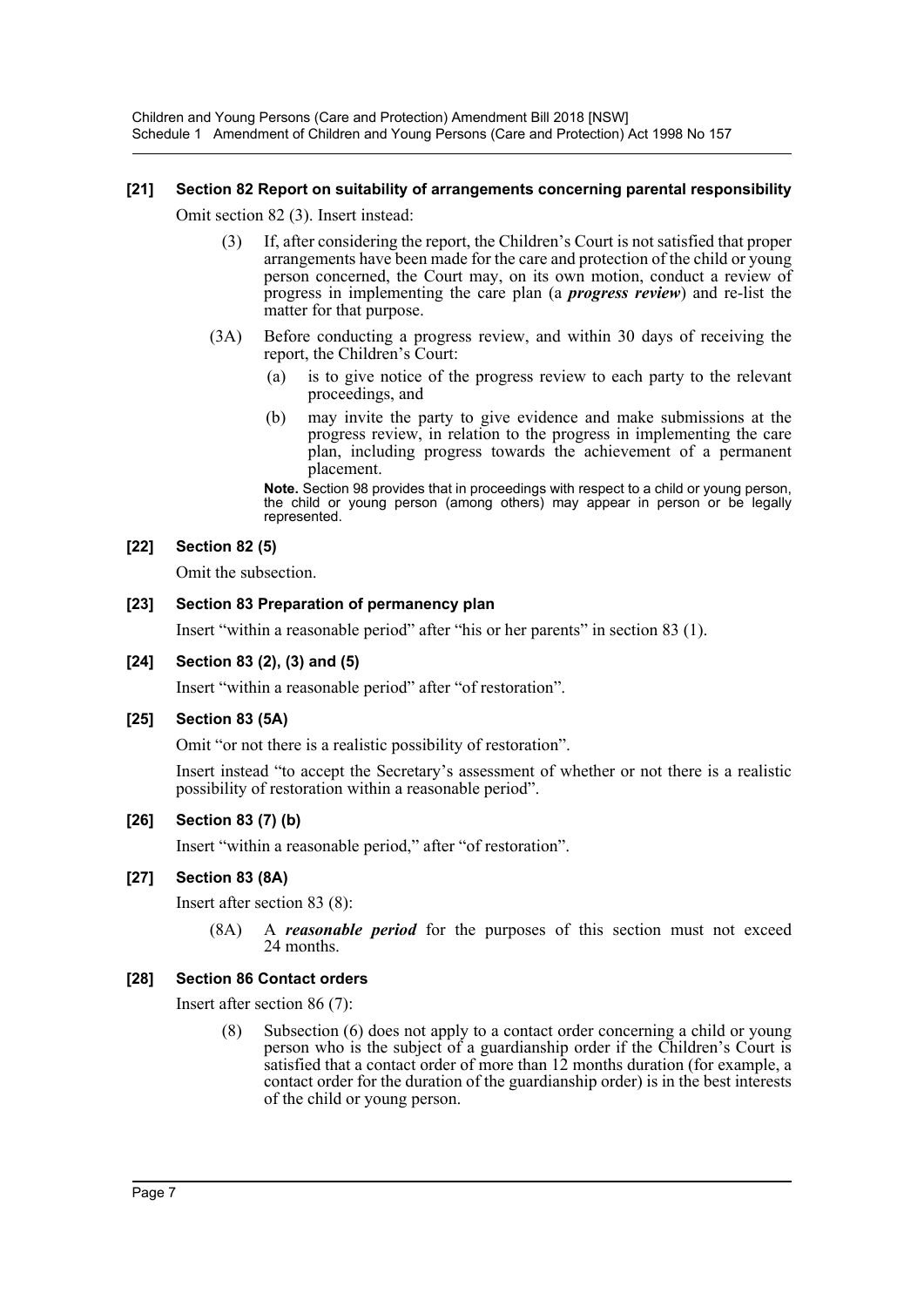# **[29] Section 90 Rescission and variation of care orders**

Omit section 90 (2A). Insert instead:

- (2A) Before granting leave to make an application to vary or rescind the care order, the Children's Court must consider the matters set out in subsections (2B) and (2C).
- (2B) The primary considerations are as follows:
	- the views of the child or young person and the weight to be given to those views, having regard to the maturity of the child or young person and his or her capacity to express his or her views,
	- (b) the length of time for which the child or young person has been in the care of the present carer and the stability of present care arrangements,
	- (c) if the Children's Court considers that the present care arrangements are stable and secure, the course that would result in the least intrusive intervention into the life of the child or young person and whether that course would be in the best interests of the child or young person.
- (2C) Additional considerations are as follows:
	- (a) the age of the child or young person,
	- (b) the nature of the application,
	- (c) the plans for the child or young person,
	- (d) whether the applicant has an arguable case,
	- (e) matters concerning the care and protection of the child or young person that are identified in:
		- (i) a report under section 82, or
		- (ii) a report that has been prepared in relation to a review directed by the Children's Guardian under section 85A or in accordance with section 150.
- (2D) The Children's Court may dismiss an application for leave under this section if it is satisfied that the application is frivolous, vexatious or an abuse of process.
- (2E) Without limiting subsection (2D), the Children's Court may dismiss an application for leave under this section if it is satisfied that:
	- (a) the application has no reasonable prospect of success, and
	- (b) the applicant has previously made a series of applications for leave under this section that the Court has dismissed.

# **[30] Section 90 (3)**

Renumber the subsection as subsection (1AA) and insert after section 90 (1).

# **[31] Section 90 (4)**

Omit "(3) (e)". Insert instead "(1AA) (e)".

# **[32] Section 90 (6) (b) and (c)**

Omit the paragraphs. Insert instead:

- (b) the views of the child or young person and the weight to be given to those views,
- (c) the length of time the child or young person has been in the care of the present caregivers and the stability of present care arrangements,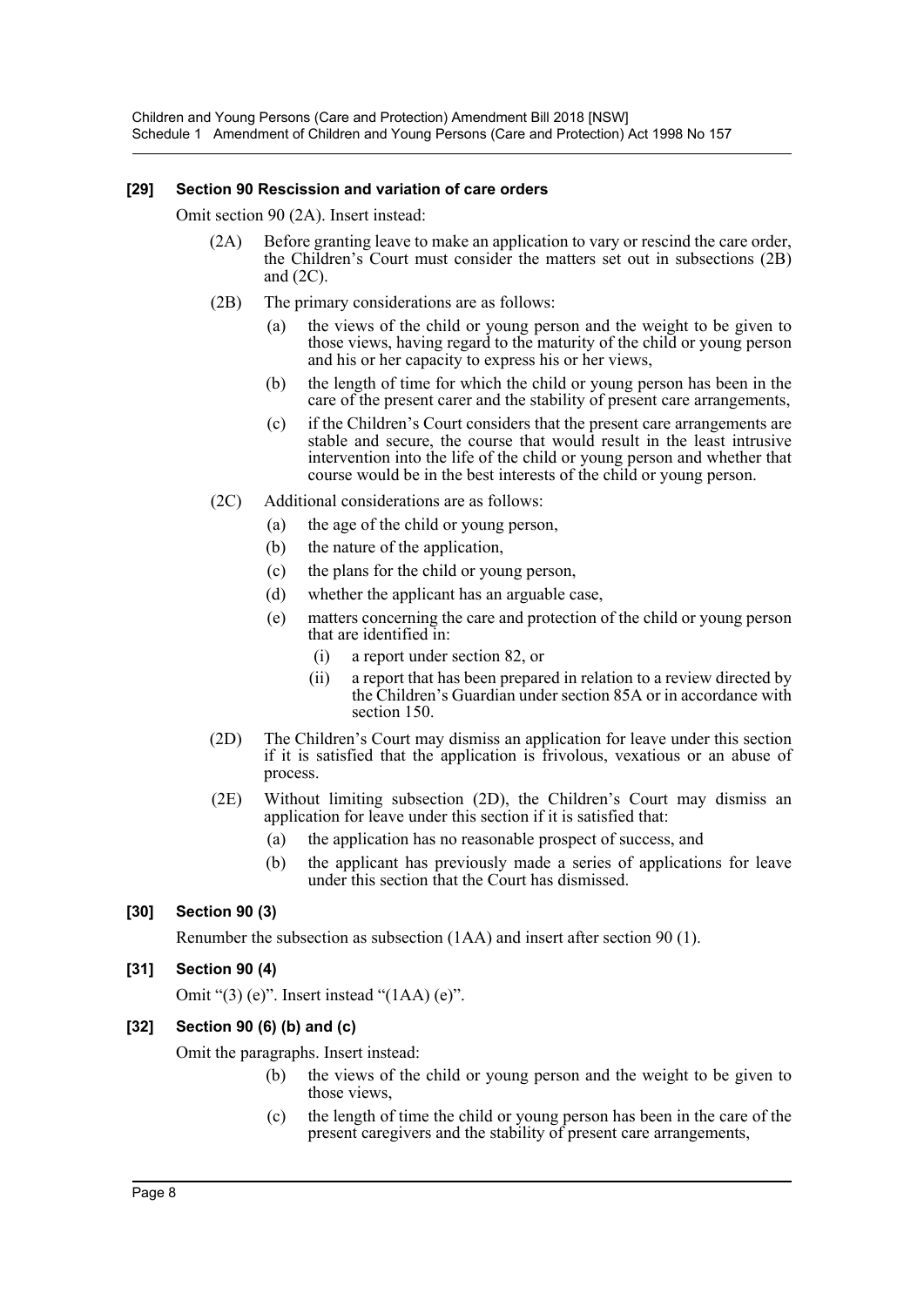# **[33] Section 90 (9)**

Insert after section 90 (8):

(9) This section does not apply to an application to vary an interim care order. **Note.** Section 90AA provides for applications to vary interim care orders.

# **[34] Section 90AA**

Insert after section 90:

# **90AA Variation of interim care orders**

- (1) A party to care proceedings before the Children's Court may make an application to vary an interim care order. **Note.** Section 98 provides that in proceedings with respect to a child or young person, the child or young person (among others) may appear in person or be legally represented.
- (2) The Children's Court may, by order, vary an interim care order if satisfied on an application made pursuant to subsection (1) that it is appropriate to do so.

# **[35] Section 105 Publication of names and identifying information**

Insert after section 105 (1):

(1AA) The name of a child or young person who is or has been under the parental responsibility of the Minister or in out-of-home care must not be published or broadcast in any form that may be accessible by a person in New South Wales, in any way that identifies the child or young person as being or having been under the parental responsibility of the Minister or in out-of-home care (however expressed).

> **Note.** Identifying the child or young person as being or having been a foster child or a ward of the State, or as being or having been in foster care or under the parental responsibility of the Minister, or in the care of an authorised carer, are all examples of identifying the child or young person as being or having been in out-of-home care.

# **[36] Section 105 (1A), (2) and (3) (a)**

Insert "or (1AA)" after "subsection (1)" wherever occurring.

# **[37] Section 105 (3)**

Insert "or (1AA)" after "Subsection (1)".

# **[38] Section 105 (3) (a1)**

Insert after section 105 (3) (a):

(a1) the publication by the Coroner's Court of its findings in an inquest concerning the suspected death of a child or young person that include the name of a child or young person, or

# **[39] Section 105 (3) (b) (iiia)**

Insert after section 105 (3) (b) (iii):

(iiia) in the case of a child or young person whose suspected death is the subject of an inquest by the Coroner's Court—with the consent of the Coroner's Court if that Court considers that the publication or broadcasting would be in the public interest, or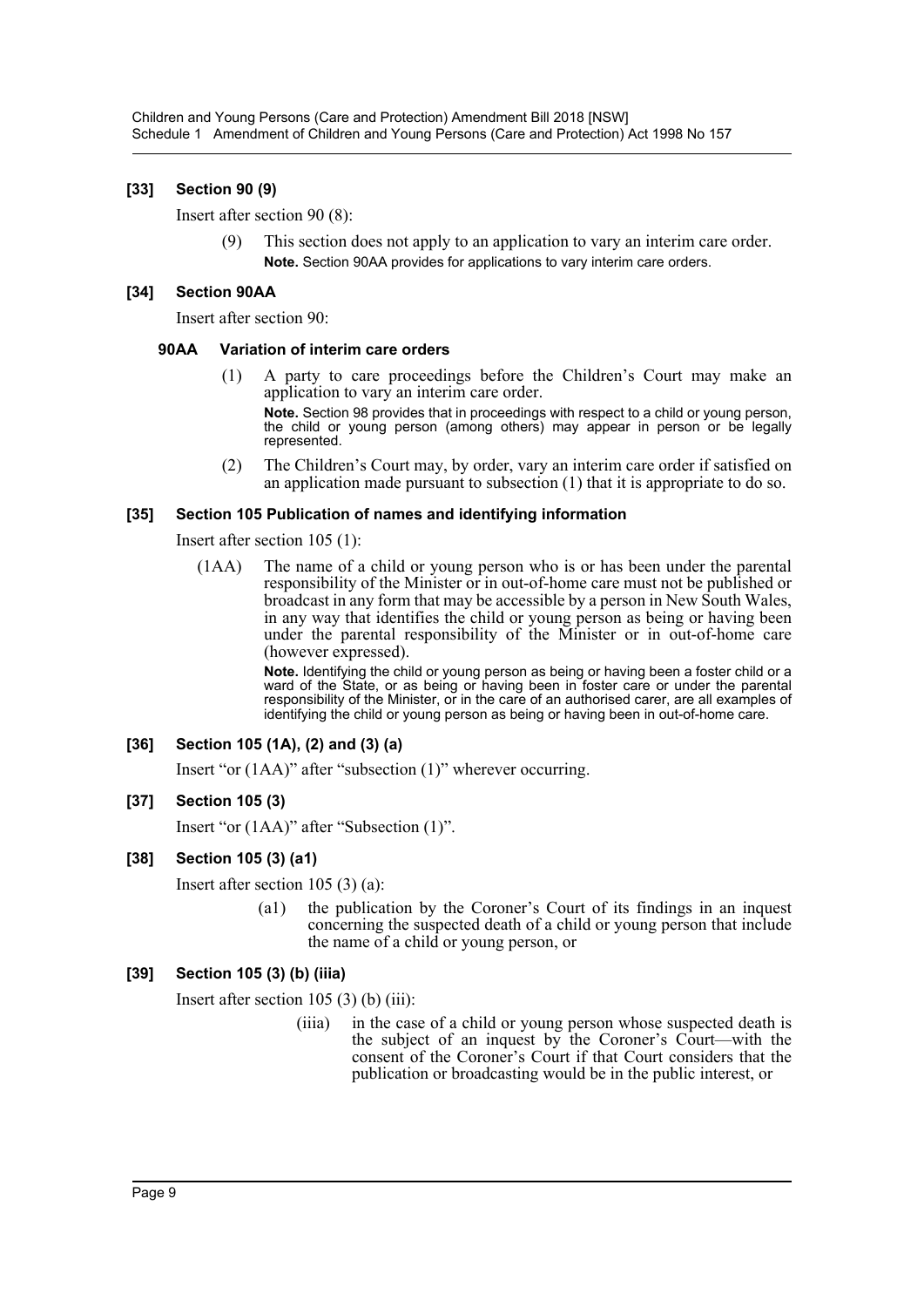# **[40] Section 135 Definition and types of "out-of-home care"**

Omit section 135 (3) (b) (iii). Insert instead:

(iii) it is care in respect of which the Secretary is providing support under section 153, or

# **[41] Section 136 Restriction on who may provide statutory out-of-home care**

Omit "6 months" from section 136 (3). Insert instead "12 months".

**[42] Chapter 8, Part 3, Division 2, heading** Omit "**arrangements**".

# **[43] Section 153**

Omit the section. Insert instead:

# **153 Operation of other supported out-of-home care**

- (1) The Secretary may provide support in respect of the residential care and control of a child or young person that is provided:
	- (a) by a relative or kin who has, by virtue of a relevant court order, parental responsibility for the child or young person, and
	- (b) at a place other than the usual home of the child or young person.
- (2) In this section:

*relevant court order* means:

- (a) an order of the Children's Court, or
- (b) a parenting order in favour of the relative or kin under the *Family Law Act 1975* of the Commonwealth made in respect of proceedings to which the Secretary was a party.

# **[44] Section 155**

Omit the section. Insert instead:

# **155 Reports and reviews of supported out-of-home care**

- (1) This section applies in relation to a child or young person in respect of whom supported out-of-home care is provided under section 153.
- (2) The authorised carer of the child or young person must submit a self-assessment report to the designated agency having supervisory responsibility for the child or young person, at least once in every period of 12 months that the child or young person is placed in the supported out-of-home care with the authorised carer.
- (3) The self-assessment report is to address any matters that may be required by the designated agency (including verification that the child or young person resides with the authorised carer and of the need for on-going provision of support).
- (4) The designated agency must conduct a review concerning the child or young person:
	- (a) if the authorised carer dies, within 21 days after the death, and
	- (b) before a planned change of placement, and
	- (c) within 21 days after an unplanned change of placement.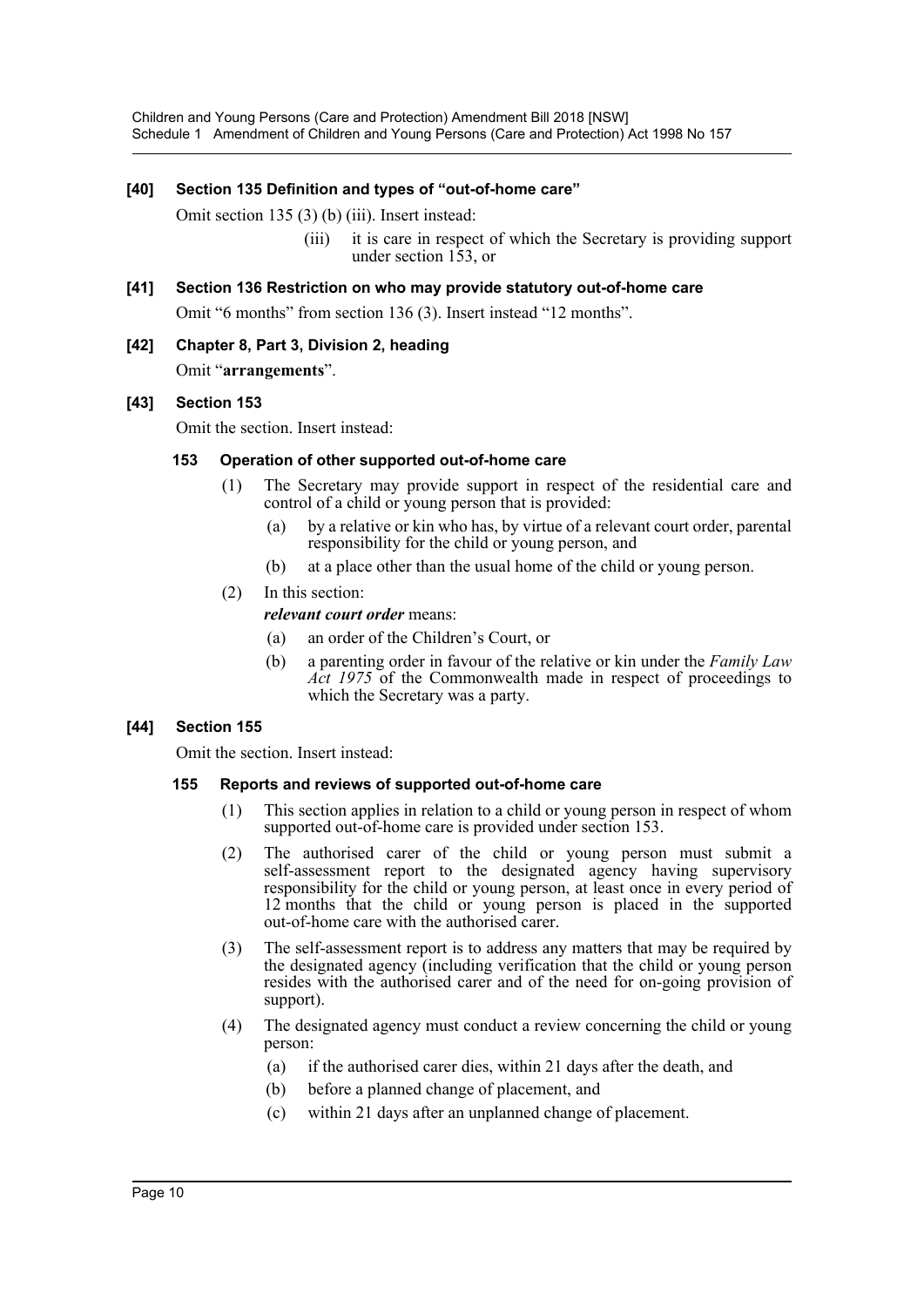- (5) A review, in considering the needs of the child or young person, is to have regard to the following:
	- (a) the legal status of the child or young person,
	- (b) the issues that need to be addressed while the child or young person is in supported out-of-home care, what is to be done and who is to undertake responsibility,
	- (c) the responsibilities of all parties concerning care,
	- (d) any special requirements of the child or young person relating to culture, language, religion or disability,
	- (e) the appropriateness of making a care application.
- (6) At the conclusion of a review, the designated agency is to determine:
	- (a) whether restoration of the child or young person to family care is possible and, if not, how the parenting needs of the child or young person are to be met, and
	- (b) whether a care application should be made to provide for the reallocation of parental responsibility in relation to the child or young person.
- **[45] Section 161 Financial assistance for children and young persons in out-of-home care** Insert "or kin" after "relative" in section 161 (4) (a).
- **[46] Section 172A Secretary to report annually on deaths of children and young persons** Insert "the Secretary has care responsibility under section 39A or" after "for whom" in paragraph (e) of the definition of *reportable death* in section 172A (2).

# **[47] Section 227 Child and young person abuse**

Insert ", or imprisonment for 2 years, or both" after "200 penalty units".

# **[48] Section 228 Neglect of children and young persons**

Insert ", or imprisonment for 2 years, or both" after "200 penalty units".

# **[49] Section 245A Object and principles of Chapter**

Insert "(including, where applicable, prioritised access to services to children and young persons at risk of significant harm and to their families)" after "families" in section 245A (2) (c).

# **[50] Sections 245C (1) (a) and 245D (2) (a)**

Insert "(including, where applicable, to provide prioritised access to any service to a child or young person or class of children or young persons at risk of significant harm)" after "young persons" wherever occurring.

# **[51] Section 245E Co-ordination of services**

Insert "(including, where applicable, in relation to provision of prioritised access to appropriate services to children or young persons at risk of significant harm)" after "young persons" where secondly occurring.

# **[52] Schedule 3 Savings, transitional and other provisions**

Insert after clause 1 (3):

(4) Without limiting subclauses (1) and (2), regulations made for the purposes of this clause may amend this Schedule to provide for additional or different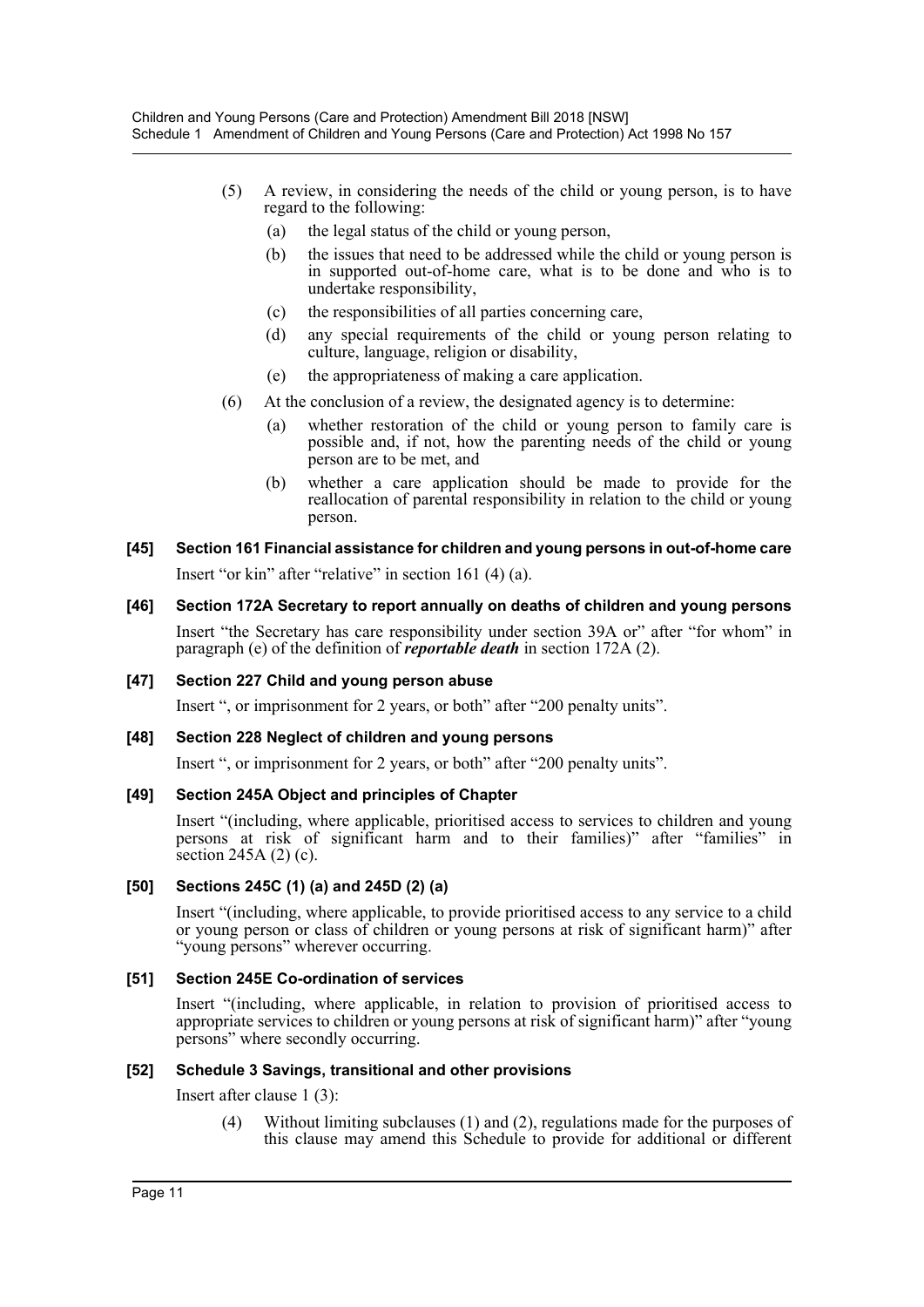savings and transitional provisions instead of including the provisions in the regulations.

# **[53] Schedule 3**

Insert at the end of the Schedule, with appropriate Part and clause numbering:

# **Part Provisions consequent on enactment of Children and Young Persons (Care and Protection) Amendment Act 2018**

#### **Definition**

In this Part:

*amending Act* means the *Children and Young Persons (Care and Protection) Amendment Act 2018*.

#### **Alternative dispute resolution processes**

To avoid doubt, section 37 (1A), as inserted by the amending Act, applies only in relation to determinations made by the Secretary on or after the commencement of that provision.

#### **Guardianship orders by consent**

To avoid doubt, section 38, as amended by the amending Act, does not apply in relation to a care plan entered into before the commencement of the amendments.

#### **Short term orders allocating parental responsibility to Minister**

Section 79 (9) and (10), as inserted by the amending Act, extend to apply in relation to an application for an order under section  $7\overline{9}$  (1) (b) that was pending (but not finally determined) immediately before the commencement of those provisions.

# **Court review of progress in implementing care plan**

Section 82 (3) and (3A), as inserted by the amending Act, apply only in relation to a report ordered by the Children's Court under section 82 (1) after the commencement of the provisions.

# **Preparation of permanency plans**

Section 83, as amended by the amending Act, applies to assessments or findings under that section occurring on or after the commencement of those amendments irrespective of whether the proceedings before the Children's Court to which they relate were pending (but not finally determined) immediately before that commencement.

# **Contact orders for duration of guardianship order**

Section 86 (8), as inserted by the amending Act:

- (a) applies irrespective of whether a guardianship order was made before or after the commencement of that subsection, and
- (b) extends to a contact order made on an application that was pending (but not finally determined) immediately before that commencement.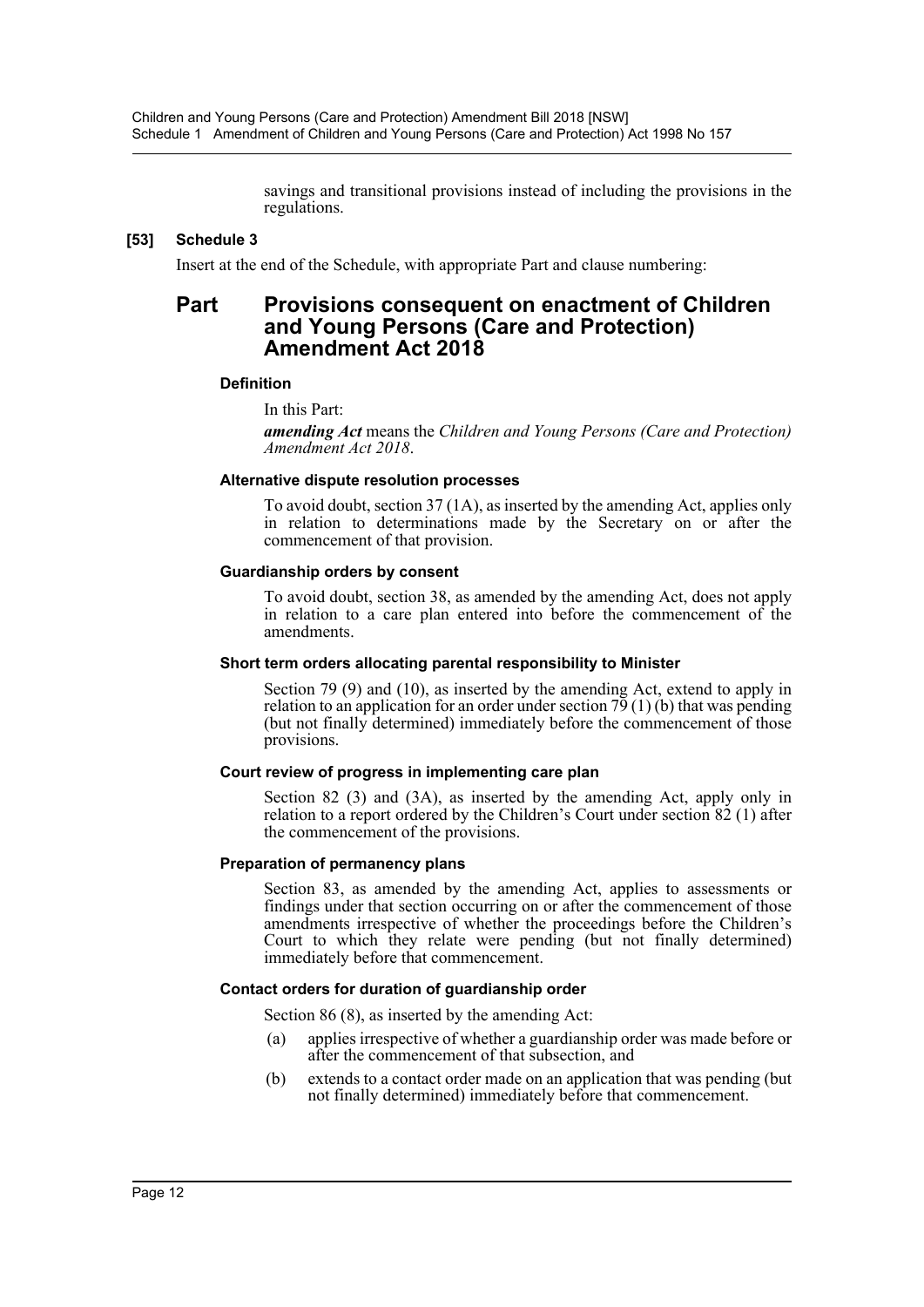#### **Pending applications for leave to apply to vary or rescind a care order**

An application for leave under section 90 (1) that was pending before the commencement of the amendments made to section 90 by the amending Act is to continue to be dealt with under section 90 as in force immediately before that commencement.

#### **Applications for variation of interim care orders**

Section 90AA, as inserted by the amending Act, extends to proceedings before the Children's Court that were pending (but not finally determined) immediately before the commencement of the section.

#### **Publication of names and identifying material**

- (1) Section 105 (1AA), as inserted by the amending Act, applies to publishing or broadcasting the name of the child or young person, irrespective of whether the child or young person was placed under the parental responsibility of the Minister or entered the out-of-home care before or after the commencement of the provision.
- (2) Section 105 (3) (a1) and (b) (iiia), as inserted by the amending Act, apply to publishing or broadcasting the name of a child or young person, irrespective of whether the inquest concerning his or her suspected death was held before or after the commencement of those provisions.

#### **Extended period for living with parents before restoration date**

Section 136, as amended by the amending Act, extends to a child or young person who was placed in statutory out-of-home care, or for whom a relevant care plan or permanency plan was approved by the Children's Court, before the commencement of the amendment.

#### **Supported out-of-home care arrangements not supported by a court order**

- (1) The Secretary may continue to support an arrangement referred to in section 153  $(3)$ , as in force immediately before the substitution of section 153 by the amending Act, as if section 153 had not been substituted. While so supported, the arrangement continues to be a supported out-of-home care arrangement for the purposes of the Act.
- (2) Section 155, as in force immediately before its substitution by the amending Act, continues to apply to the arrangement as if the section had not been substituted.